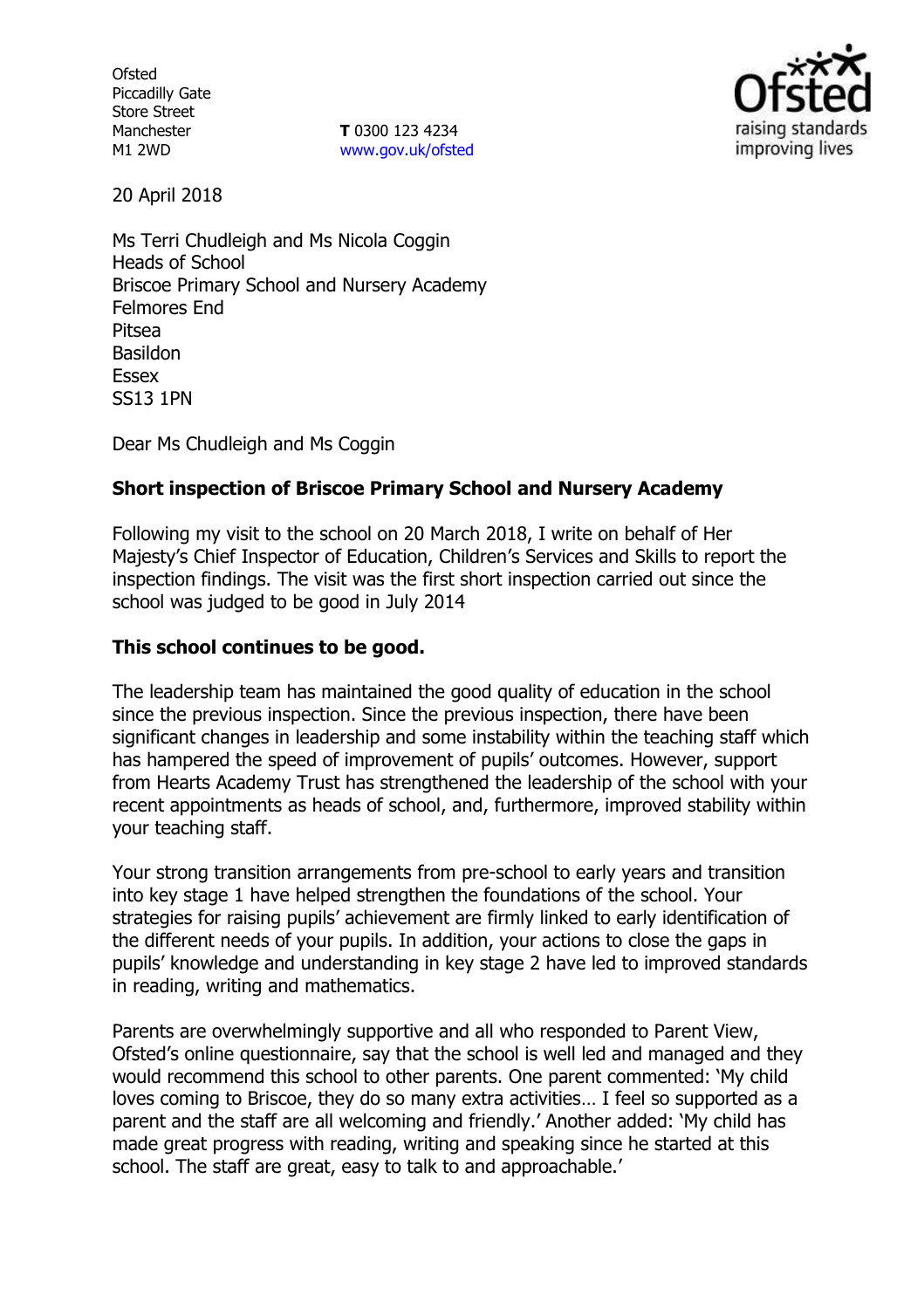

Parents I spoke with agree that Briscoe Primary School is a nurturing environment. Pupils are polite and happy and have an enthusiasm for learning. All teachers set high expectations of behaviour, as demonstrated in pupils' positive attitudes to learning in lessons. High expectations from teachers are seen in the good-quality examples of pupils' work, particularly in writing in key stage 2.

Although there are recognised challenges for pupils with complex and social and emotional needs, the nurture and support in place for them ensures that teaching and learning are inclusive. Teachers and additional adults support pupils well so that they can access the curriculum and make good progress in their learning. The school's own information shows that the attainment gap is diminishing over time between disadvantaged pupils and other pupils nationally. Pupils' work demonstrates that current disadvantaged pupils and those who have special educational needs and/or disabilities are making good progress.

You value the support that the trust provides to the school. The trust's directors of learning have made a significant contribution to improving the consistency in the quality of teaching and learning across all year groups. From the early years to Year 6, there is a school-wide focus on priorities for raising achievement in reading, writing and mathematics. Your enthusiastic, and now established, teaching team receives precise professional development and demonstrates good subject knowledge and skills. Teachers share their good practice across the schools in the trust.

You both recognise that there is now an opportunity to strengthen school leadership by supporting your experienced teachers further into developing their middle leadership roles.

Your work towards areas for improvement, highlighted in the previous inspection, can be evidenced across the school. For example, one area for development was to raise achievement, particularly for boys and those who join partway through the school year. You have ensured that there are induction processes in place to support new starters. These pupils and boys are tracked separately by leaders to ensure they make the progress they should. Teachers plan together with the trust leaders to provide an exciting curriculum to take account of pupils' interests, linking subjects, where possible, so that pupils can see the connections and gain a deeper understanding. Corridors are adorned with pupils' good-quality art and topic work, and the quality of pupils' writing is good across a range of subjects. In addition, the boys I heard read were enthusiastic about their books and their learning and, as a result, the gap between boys' and girls' attainment is closing as they make good progress across the curriculum.

Teachers use a variety of ways to ensure that pupils have every chance of succeeding in their learning. For example, teachers give extra support to pupils who are struggling by teaching key learning points in advance of the lesson, so that they are fully prepared for the tasks they will be tackling later.

Teachers have begun to develop their practice for recognising where pupils are in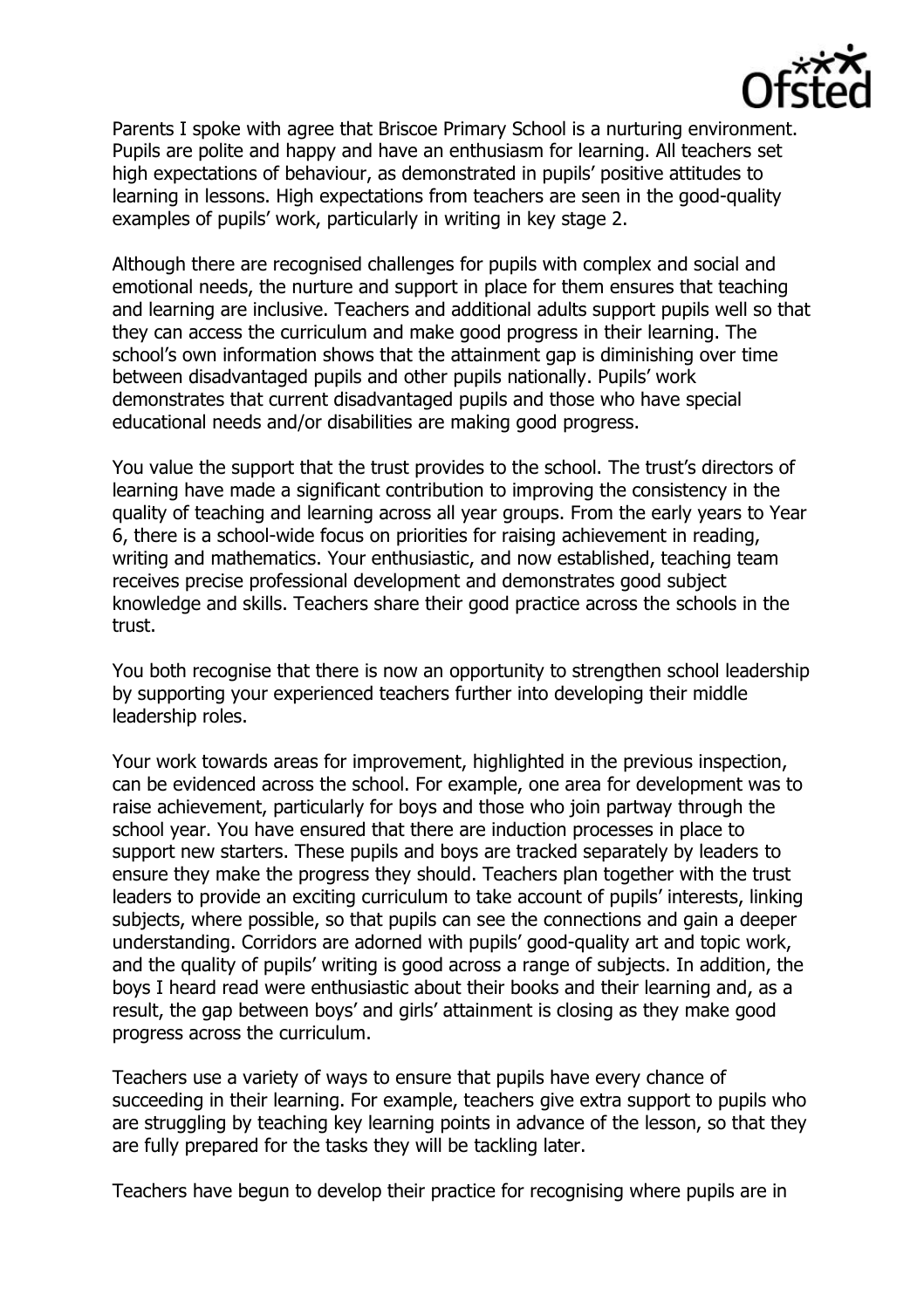

their learning during lessons by checking their work and giving support, so that they can rectify or improve on their work immediately. However, you and your leaders recognise that teachers' assessments of pupils' learning can be developed and improved further. All teachers need to take more account of pupils' starting points, so that activities are planned precisely to enable more pupils to make accelerated progress and reach the higher standards of attainment.

## **Safeguarding is effective.**

You have ensured that safeguarding arrangements are fit for purpose. Checks on all employees' suitability to work with children are complete, and records of concern are organised chronologically and actions are timely.

Behaviour logs show that behaviour has improved over time and no recent serious incidents have been recorded. Pupils' well-being is given a high priority within the school. Pupils who I spoke with told me they feel safe at school and all staff who completed Ofsted's online staff survey agree pupils are safe. You work well with external agencies to help improve the lives of your vulnerable pupils and families. You were able to share many success stories and provide evidence to demonstrate that engagement with parents and pupils' attendance have improved over time. There has also been a reduction in persistent absence.

### **Inspection findings**

- You have quite rightly prioritised reading and mathematics as areas to improve throughout the school. Published data indicated that attainment was in the bottom 20% of all schools nationally for the last two years and additionally, while there was some improvement in mathematics in 2016, progress for reading and mathematics was also in the bottom 30% at the end of key stage 2 in 2017.
- Children enter Reception typically with quite low starting points, particularly in their development of communication and language. Teachers focus on developing children's phonics and language skills, ensuring that children have opportunities to hear the spoken word correctly and apply what they have learned regularly in reading and writing activities. This has ensured that children make good progress from their different starting points. The good progress extends into Year 1 as demonstrated in the higher than national number of pupils meeting expected standards in the phonics screening check in 2017.
- You have promoted the importance of reading throughout the school community and pupils told me they love reading. Pupils I listened to read were able to use their phonics knowledge to read unfamiliar words. They read with expression from books that provided appropriate challenge and enjoyment. They were able to tell me that to be a good reader, 'you need to read fluently, accurately, with expression and use the punctuation'.
- Strategies are in place to support pupils to be confident at expressing themselves accurately, using correct grammar and a range of rich vocabulary. Classroom environments have relevant vocabulary displayed that is used in the teaching and learning of a range of subjects. In Reception, for example, tricky words are on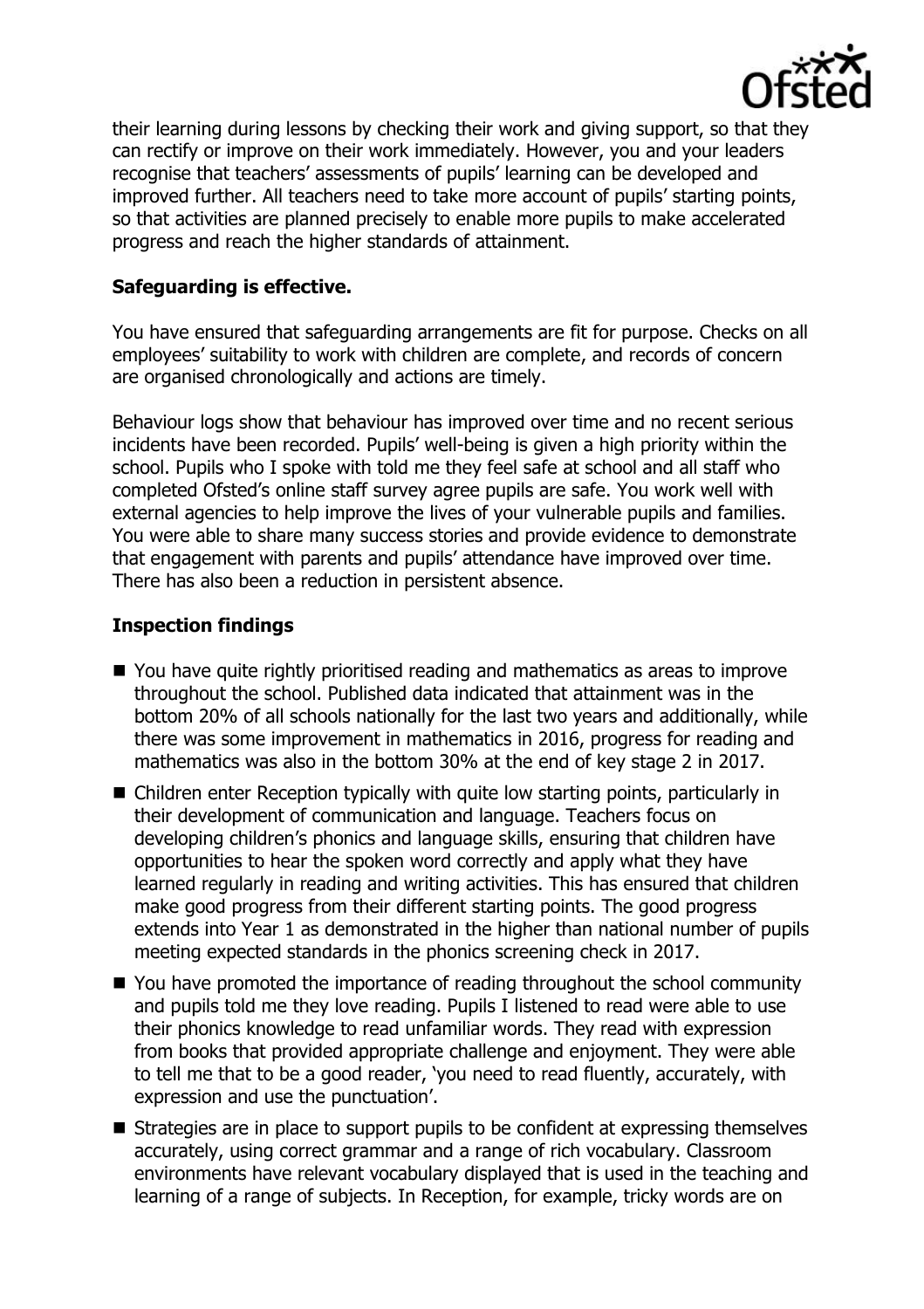

display, easily accessible by children. Evidence in children's work shows that they use them well in their sentence work.

- $\blacksquare$  In key stage 2, examples of exciting and rich vocabulary are written on working walls, and word banks in pupils' books support topic work and extended writing activities.
- $\blacksquare$  Teachers ensure that pupils understand what they are about to read by identifying words which they may never have heard before. In a lesson in Year 5, for example, the teacher highlighted words such as 'twilight', 'dappled' and 'gliding' from a poem pupils were studying. They were given visual examples in different contexts so that they were thoroughly able to understand the meaning. As a result, pupils increased their vocabulary knowledge and confidence which extended to them producing writing of a good standard.
- Your monitoring and tracking information for reading, and evidence from inspection activities, indicates that more pupils are on track to meet the expected standard in the phonics screening check and to meet expected and higher standards at the end of key stages 1 and 2 by the end of this academic year.
- The teaching of mathematics is consistent across the school. The school's chosen approach supports pupils to understand difficult ideas using pictures and practical activities. Again, the strong focus on vocabulary supports pupils with their verbal reasoning and explanation skills, which help them to reach the higher standards of attainment. Pupils demonstrated confidence in class and used talking partners to test out their ideas. They offered their reasoning verbally to the class and the teacher supported them to phrase their explanations correctly. Pupils' books show that formal methods of calculations are taught and pupils are able to apply them to problem-solving activities.
- $\blacksquare$  It is evident that the strong focus on developing language and vocabulary has had a positive impact on raising standards in reading, writing and mathematics across the school. Discussions with leaders, teachers and pupils, and pupils' work across the school, indicate that attainment and progress should improve again this year. More pupils are likely to reach expected and higher standards by the end of key stages 1 and 2. As a result, more pupils should be ready for their next stage in learning.

### **Next steps for the school**

Leaders and those responsible for governance should ensure that:

- $\blacksquare$  the skills of middle leaders are further developed so that they make a strong contribution to raising standards in English and mathematics across the school
- teachers use what they know about pupils' starting points in each lesson to ensure that progress is accelerated further and more pupils reach the expected and higher standards of attainment in reading, writing and mathematics.

I am copying this letter to the chief executive officer of the multi-academy trust, the regional schools commissioner and the director of children's services for Essex. This letter will be published on the Ofsted website.